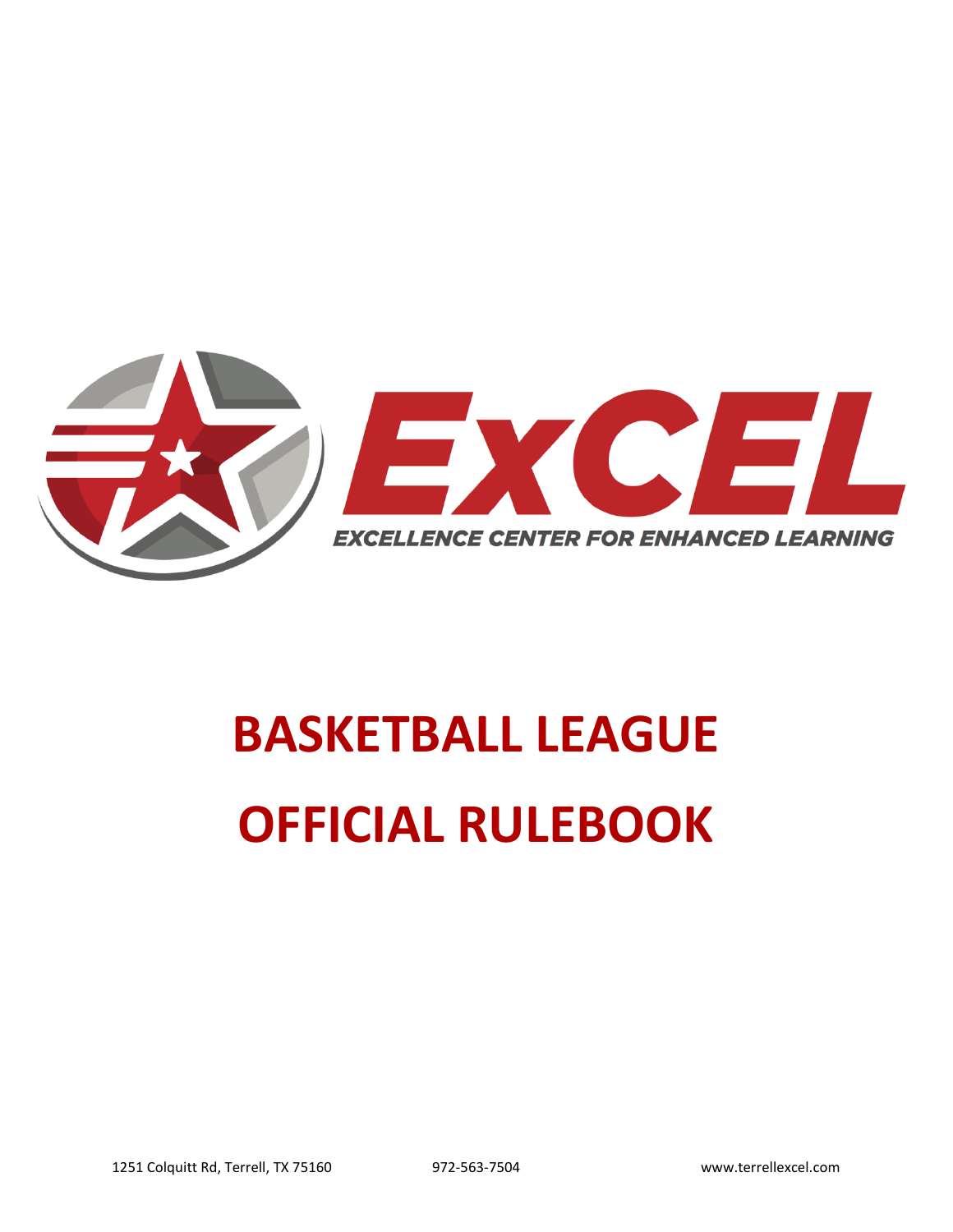

# *Mission:*

**The mission of** *ExCEL* **is to champion the development of students and benefit the lives of community members by facilitating access to programs and resources that provide opportunities to enhance learning, acquire and refine skills, improve health, build character, and practice fellowship.**

# *League Goal & Values:*

The overall goal of every *ExCEL* Youth Sports League is to positively impact the lives of our student-athletes through physical, social, emotional, and educational growth opportunities that accompany participation in sports.

In order to accomplish this goal, it takes commitment, great effort, and "buy in" toward the following key values:

• Players Have a Great Experience:

All of our student-athletes should get to play in a safe & positive environment

• Adults Focus on Development:

Right now, getting better is way more important than getting trophies

We should strive to recognize and foster the development of both hard and soft skills:

- Sport-specific skills, character, problem solving, teamwork, leadership, communication, resilience, and work habits
- Everyone Takes Responsibility:

We all contribute to the success of the league by:

- o Being Present, Prepared and On Time
- o Being Cooperative, Supportive, Knowledgeable, and Respectful
- o Being your Best

# Final Note for Parents & Coaches:

Always remember that our players are impacted by all we say and do; whether at practices, games, in the car, or at the dinner table.

So, before saying or acting upon what may be on our minds…

Let's ask: *Is what I'm about to say or do going to make my Player or Team better at this sport? Will it make them better as a person?*

If not, we should move on to more important things so we can make sure, to the best of our abilities, that these athletes are developing as players, and young men & women.

Together, through our combined efforts, we can maintain these values, accomplish our goal, and fulfill the mission.

Thank you for being part of the ExCEL, and thank you for the investments you have decided to make toward the success of our youth.

Respectfully,

A.J. Knight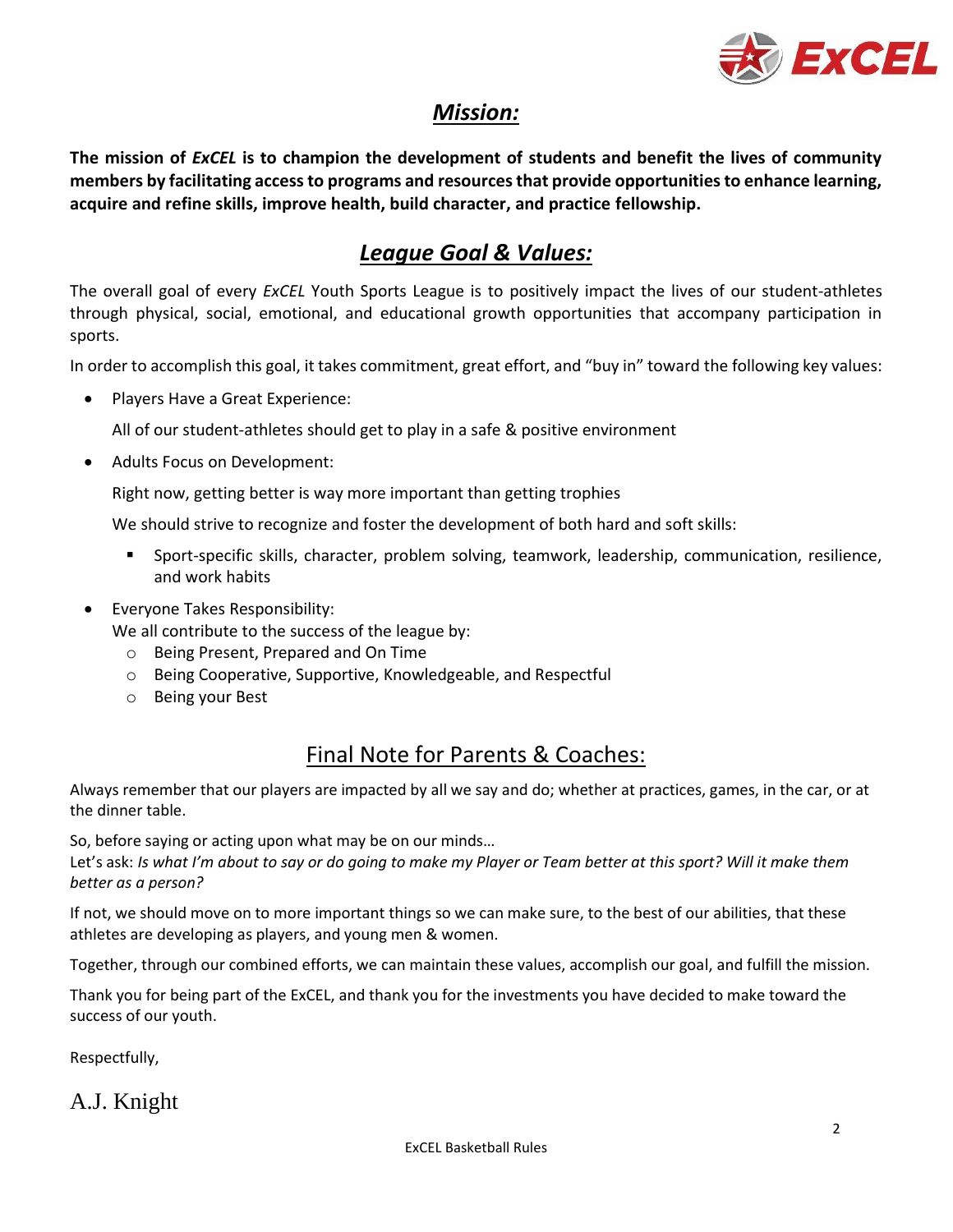

# **League Rules**

### **Game Rules:**

● All games scheduled by the ExCEL Basketball League are played under the National Federation of High School (NFHS) rules **except where modified by the ExCEL Basketball Rules.**

# **Divisions:**

- ExCEL Winter Basketball League is open to students in  $3<sup>rd</sup>$  grade through 6<sup>th</sup> grade.
- ExCEL Summer Basketball League is open to students in  $1<sup>st</sup>$  grade through  $11<sup>th</sup>$  grade.

# **Rosters / Players:**

- Teams are limited to 10 players on their roster.
- Coaches may edit rosters (remove players due to injuries or leaving the team / add players not to exceed 10) before the 4th game of the season.
- Under special circumstances, Coaches may request an exception to the roster lock date and teams may petition the ExCEL to have more than 10 players by emailing excel@terrellisd.org
- ExCEL may check the validity of rosters at any time and if requested by opposing coach.
- Players must be registered and on the roster in order to practice and play in the games; no exceptions.
	- $\circ$  Guest players are not authorized at any time or under any circumstances.
- A player may only play on one (1) team per grade or grade level combination.
	- $\circ$  Players may play in their grade level and higher (ex. Player in 6<sup>th</sup> grade can play in 6th, 7th and 8th Grades) If grades 7-8 are combined, the player cannot play for more than one (1) team in that grade level combination.
- Established teams will be assigned to the division of their players' highest grade level.

#### **The use of an illegal player by any team will result in forfeit of the game(s) in which he / she played and may result in the suspension of both the player and the coach.**

**An illegal player is defined as an Unregistered / Un-Rostered Player, or;**

**A Player competing in a younger division (5th grader playing in a 4th grade division), or;** 

**A Player that is on 2 rosters in the same grade or grade level combination division.**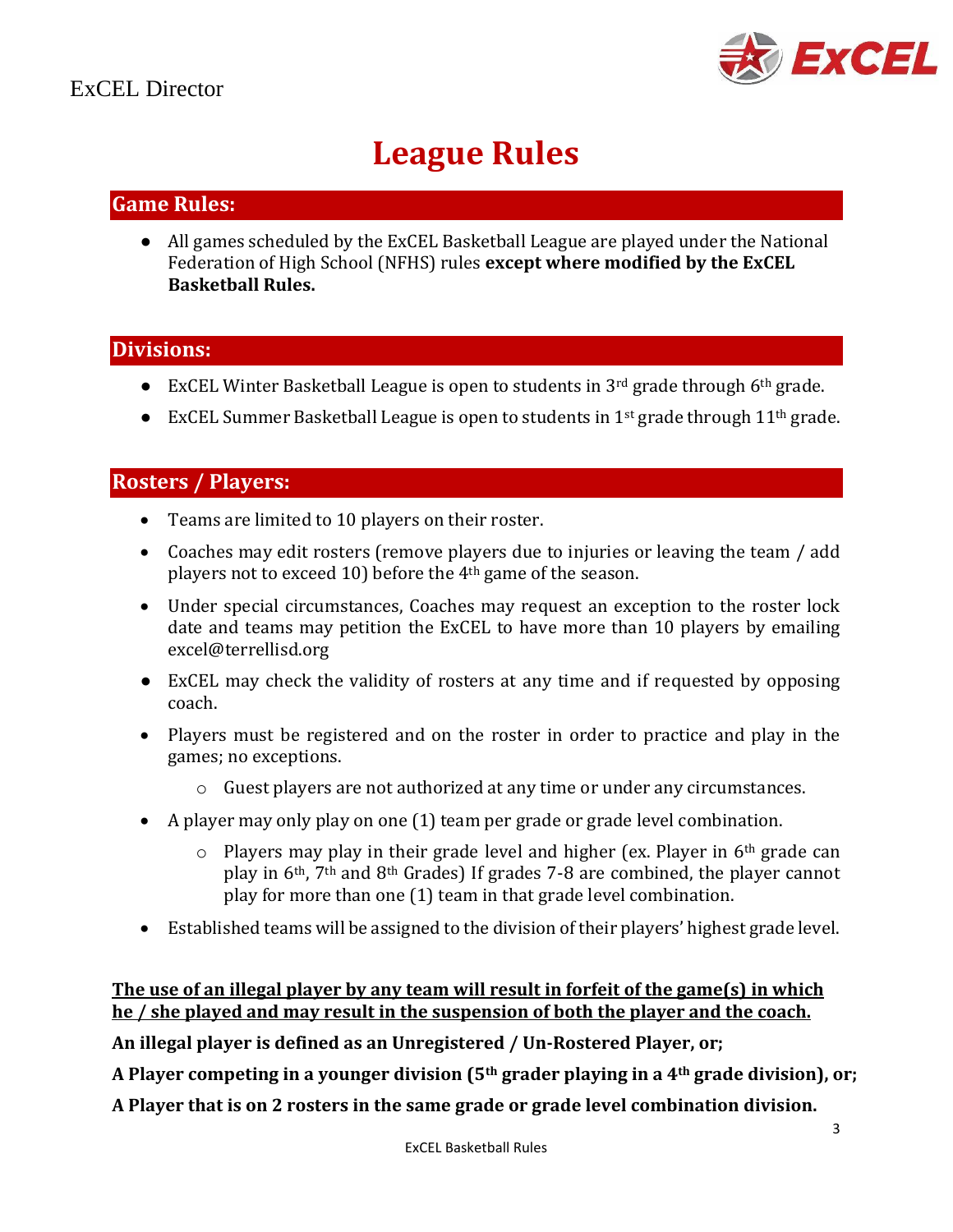

# **Coaches / Managers:**

- Each team is allowed a Head Coach, Manager and/or 1 Assistant Coach.
- One adult, **18 years or older, must be on the roster.**
- **Must have a current, approved ExCEL / TISD background screening renewed annually (August 1st) based on ExCEL Policy. Upon clearance, Coaches must obtain an ExCEL Coaches Badge, that is to be worn for ALL Practices & Games.**
- The Head Coach is responsible for the conduct of all persons connected with their team (Assistant Coach, players, scorekeepers, parents and fans)
- **In the event that no coach is available, a parent may act as the stand-in Head Coach; the parent must be 21 or older and have a current, approved background screening with TISD.**

# **Team Uniforms:**

- Uniforms are the responsibility of the team.
- Players should have uniform tops with the same or similar color to the rest of the team and a pair of shorts also the same or similar in color to the rest of the team.
- Each player must have a unique number to identify them.
- Teams should have a dark and light (white) version of their jersey or a unique color that is different from other teams.
	- o In the case of two teams with similarly colored tops, the HOME team will be required to either change or wear pinnies of an alternate color that will be provided by the ExCEL.
- **Home team should wear light color (white) and Visitors should wear dark color.**
- In the event of a dispute, the Game Officials have final say on Jersey colors.
- All uniform designs must be above reproach. Any uniforms deemed inappropriate by ExCEL will not be allowed and the team will be required to produce an approved replacement.
- All jewelry must be removed prior to entering the game. Studs in newly pierced ears may be allowed to be taped / covered at the discretion of the official.
- Any type of cast or medical device must be approved by the officials.
- Report of any failure to comply with these requirements will be reviewed by ExCEL and the team may be penalized either by forfeit or "up to" one point per violation.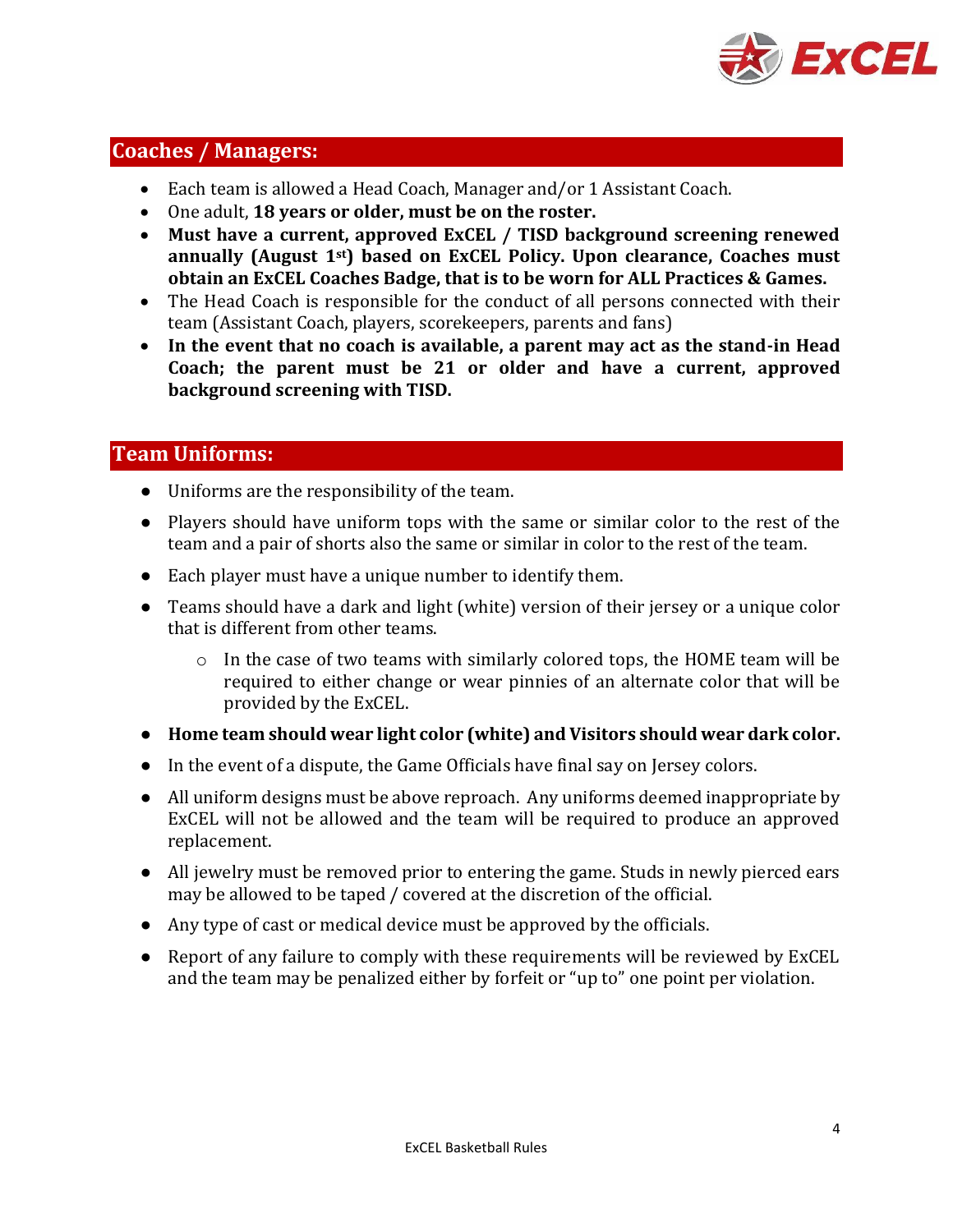

# **Game Time**

- Games are four (4) quarters six (6) minutes each **STOPPED** clock.
	- o The time clock stops for violations, fouls, timeouts and court issues.
- **Game Officials have the authority to switch to a "running clock" when the game has a score differential of 20+ points and/or when mutually agreed upon by the Official and Coaches of both teams.**
- Halftime is 3 minutes.
- **Time Outs**
	- $\circ$  Each team is allowed two (2) thirty (30) second timeouts per half.
	- o One (1) thirty (30) second timeout is allowed for each team in Overtime.
	- o Time outs do NOT carry over at any point.
- Teams are allowed at least five minutes to warm-up before the game starts as long as both teams are present at the scheduled start time.
- Games must not start earlier than the scheduled time unless mutually agreed upon by the Official and Coaches of both teams.

#### **Bench**

- Only eligible players and coaches on the official roster are permitted on the bench.
- During the game, coaches are not permitted on the court and must stay within the coach's box area.
	- o **The coach's box extends from his/her side of the scorer's table to the end of their bench and does NOT extend onto the court.**
- **Officials may require that coaches remain seated at the official's discretion.**
- Failure to follow the referees' instructions may result in a technical foul up to ejection from the game.

#### **Game Sheets**

- ExCEL game sheets are provided at the time of the game and will be located on the scorer's table. These sheets serve as the official scorebook and must be completed each game in order for the ExCEL to record the game and update the league standings.
- Game sheets will list all players and coaches eligible to participate in the game.
- Both Coaches must write down each player's name & number or designation.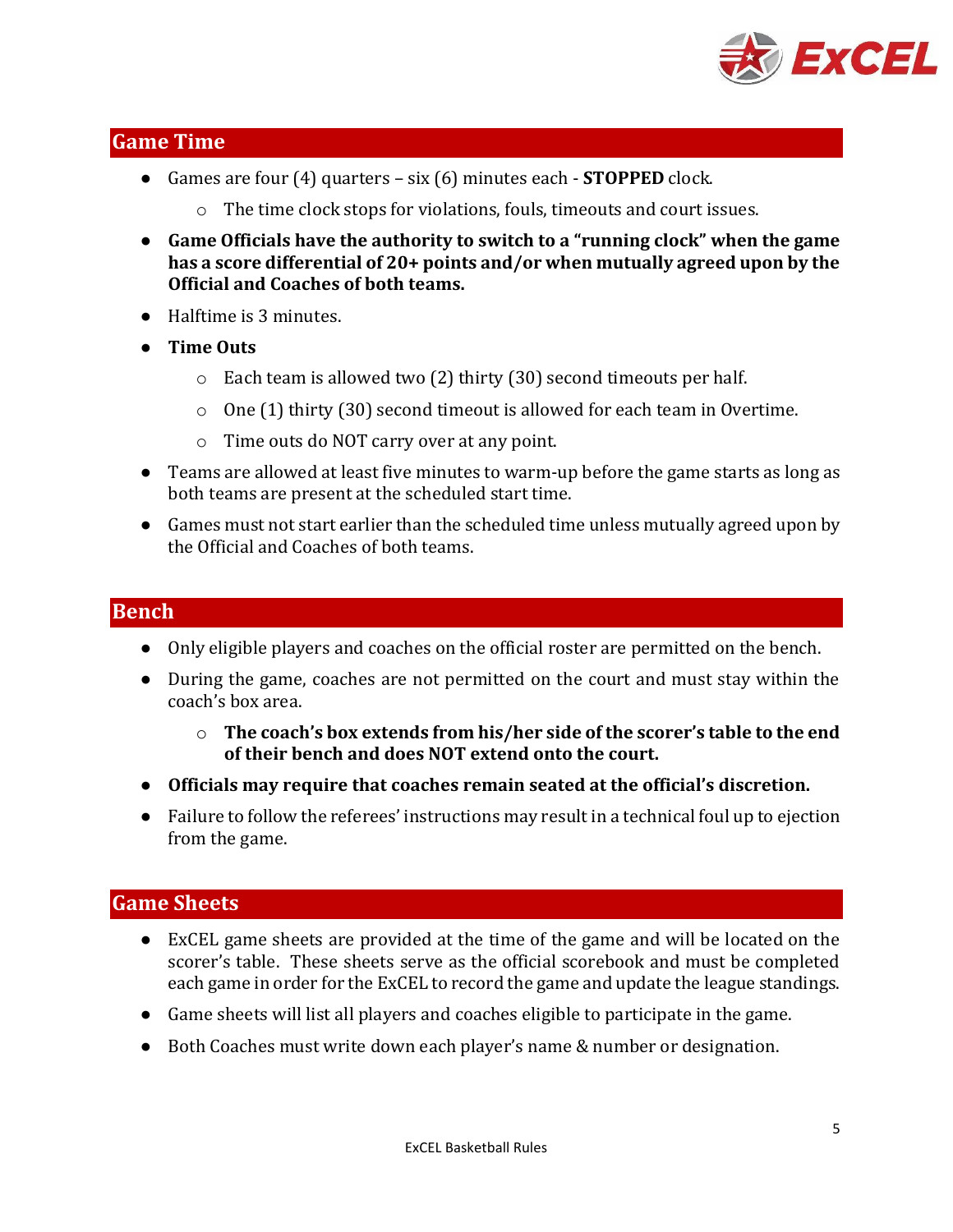

#### **Scorekeepers**

- **The Home Team** provides the official scorekeeper and keeps the official scorebook.
- The Visiting Team provides the "Timekeeper" to operate the scoreboard & game clock.
- The Official Scorekeeper is required to sit at the scorer's table beside the clock operator. (Scorekeepers may not sit in the stands or on the team bench)
- The scorekeeper is responsible for ensuring that both coaches list all players on each team by full name and number or designation.
- Scorekeepers are required to record **overall running score, personal fouls, team fouls, and time-outs.** (Individual scoring is optional)
- It is recommended that both teams have a scorekeeper to ensure accuracy. If there is another (non-official) scorekeeper from the opposing team, it is also recommended for the scorekeepers to compare their scorebooks at the end of each quarter to ensure there are no discrepancies.
- Scorekeepers must remain neutral and cannot **coach** from the scorer's table.
- Officials may request to have a different scorekeeper.

#### **Playing Time Requirements**

- Playing time requirements apply to all developmental league divisions.
- Coaches are responsible to ensure that all players meet their league specific mandatory playing time requirements.
- A coach who has a dispute over playing time must bring the infraction to the attention of the official and opposing coach in time for it to be resolved during the game. If a team does not provide a scorekeeper or notify the referee and opposing coach of an apparent violation, there is no basis for protest.

#### **All Divisions up to 6th Grade:**

- The following table provides the recommended playing time requirements based on the specific number of players at the game**.**
- All players should play one full quarter in the first half and should play a minimum of 6 minutes during the second half. It is realized the 6 minutes could be slightly less or more but the intent is for everyone to play the equivalent of 6 minutes or more.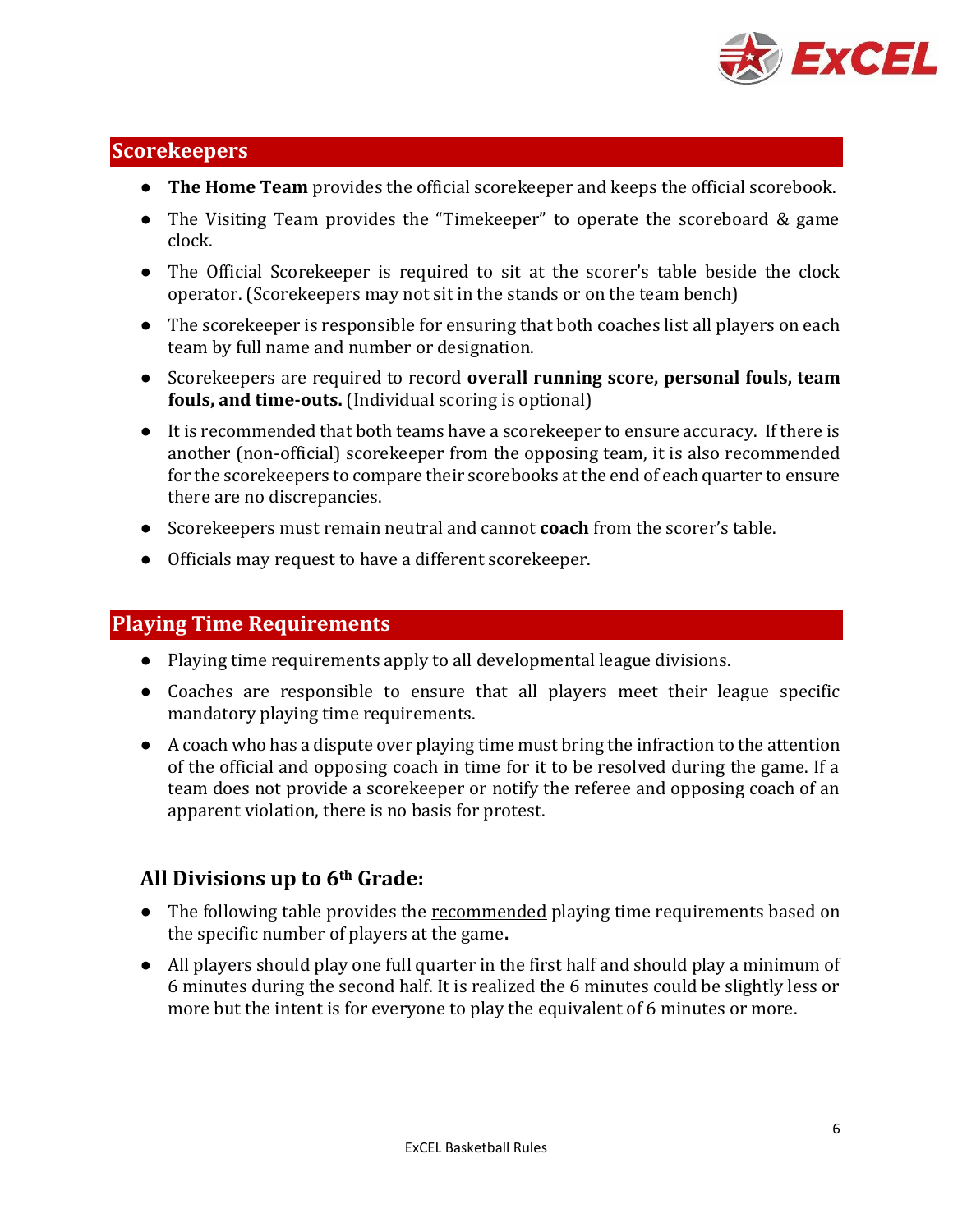

| <b>Players</b> | 1 <sup>st</sup> Quarter                          | 2 <sup>nd</sup> Quarter                                    | 3rd Quarter                                                                                                                                                   | 4 <sup>th</sup> Quarter                                                                                                                                       |
|----------------|--------------------------------------------------|------------------------------------------------------------|---------------------------------------------------------------------------------------------------------------------------------------------------------------|---------------------------------------------------------------------------------------------------------------------------------------------------------------|
| $\overline{4}$ | All Play                                         | All Play                                                   | All Play                                                                                                                                                      | All Play                                                                                                                                                      |
| 5              | All Play                                         | All Play                                                   | All Play                                                                                                                                                      | All Play                                                                                                                                                      |
| 6              | Players 1-5 play<br>full Qtr. No<br>substitution | Player 6 plays<br>full Qtr. Players<br>1-5 can sub         | <b>All Players</b><br>should play<br>minimum of 6<br>minutes of the<br>2 <sup>nd</sup> Half                                                                   | <b>All Players</b><br>should play<br>minimum of 6<br>minutes of the<br>2 <sup>nd</sup> Half                                                                   |
| 7              | Players 1-5 play<br>full Qtr. No<br>substitution | Players 6-7 play<br>full Qtr. Players<br>1-5 can sub $(3)$ | <b>All Players</b><br>should play<br>minimum of 6<br>minutes of the<br>2 <sup>nd</sup> Half                                                                   | <b>All Players</b><br>should play<br>minimum of 6<br>minutes of the<br>2 <sup>nd</sup> Half                                                                   |
| 8              | Players 1-5 play<br>full Qtr. No<br>substitution | Players 6-8 play<br>full Qtr. Players<br>1-5 can sub $(2)$ | <b>All Players</b><br>should play<br>minimum of 6<br>minutes of the<br>2 <sup>nd</sup> Half                                                                   | <b>All Players</b><br>should play<br>minimum of 6<br>minutes of the<br>2 <sup>nd</sup> Half                                                                   |
| 9              | Players 1-5 play<br>full Qtr. No<br>substitution | Players 6-9 play<br>full Qtr. Players<br>1-5 can sub $(1)$ | <b>All Players</b><br>should play<br>minimum of 6<br>minutes of the<br>2 <sup>nd</sup> Half                                                                   | <b>All Players</b><br>should play<br>minimum of 6<br>minutes of the<br>2 <sup>nd</sup> Half                                                                   |
| 10             | Players 1-5 play<br>full Qtr. No<br>substitution | Players 6-10<br>play full Qtr.                             | <b>All Players</b><br>should play<br>minimum of 6<br>minutes of the<br>2 <sup>nd</sup> Half                                                                   | <b>All Players</b><br>should play<br>minimum of 6<br>minutes of the<br>2 <sup>nd</sup> Half                                                                   |
| 11             | Players 1-5 play<br>full Qtr. No<br>substitution | Players 6-9 play<br>full Qtr. Players<br>10-11 Sub         | Players 10-11<br>plays a full<br>quarter either<br>in the 3rd or<br>4 <sup>th</sup> . All other<br>players must<br>participate in<br>the 2 <sup>nd</sup> half | Players 10-11<br>plays a full<br>quarter either<br>in the 3rd or<br>4 <sup>th</sup> . All other<br>players must<br>participate in<br>the 2 <sup>nd</sup> half |

# **This table is a guide to help coaches ensure playing time – it is not mandatory**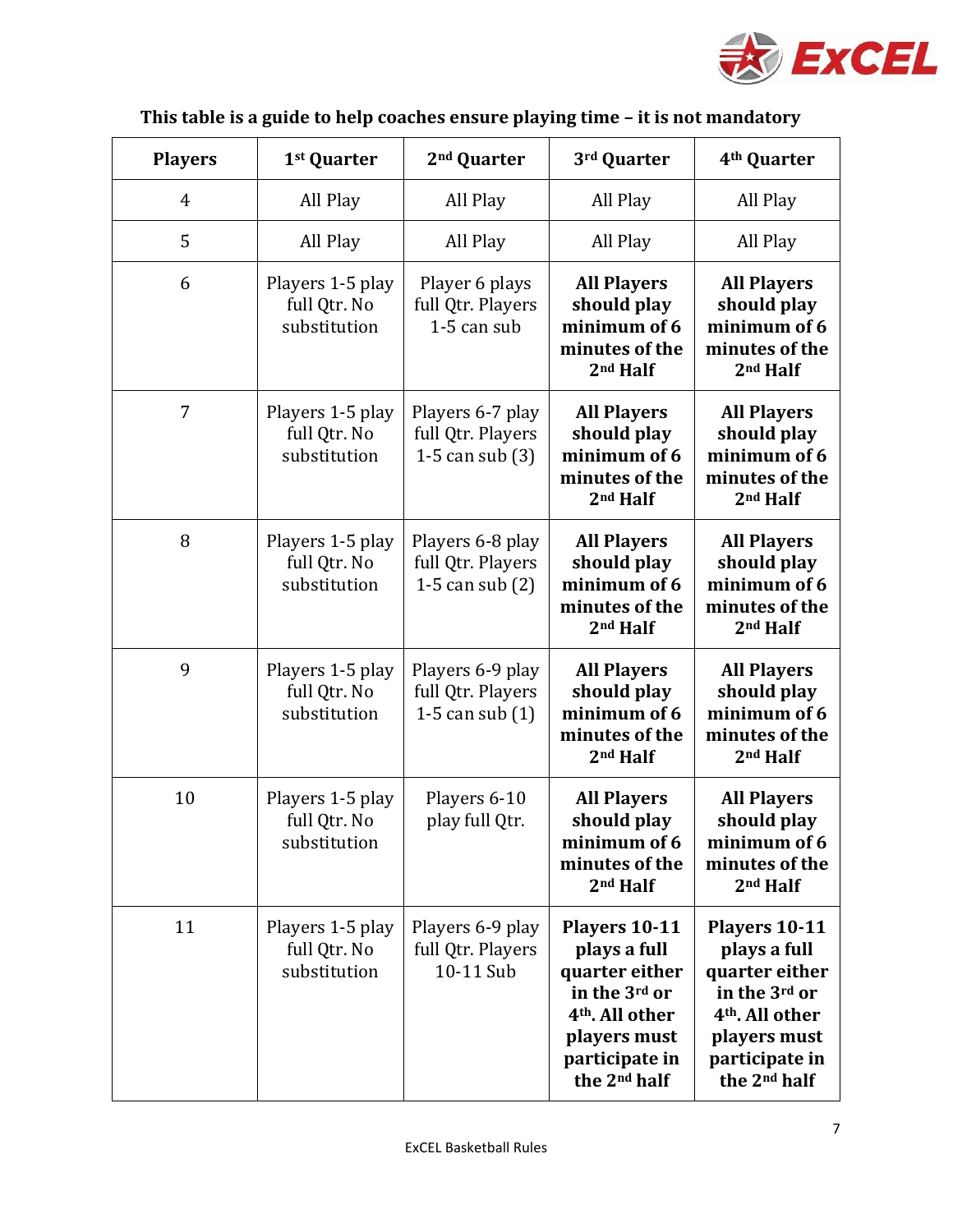

# **Substitutions**

- Prior to entering the game, all players must report to the scorer's table.
- Officials direct the player into the game.

#### **Possession**

- Games will start with center jump ball.
- For 2<sup>nd</sup>, 3<sup>rd</sup>, 4<sup>th</sup> quarters, teams will inbound the ball at mid court based on possession.
- The timekeeper will maintain the possession arrow.
- **Teams will start the game shooting at the opposite end of their bench.**
- Teams switch directions after half-time and at the beginning of the third quarter, they will shoot on their own end.

#### **Ten Second Clock**

- Teams have ten (10) seconds to get the ball over the half court line.
- Timeouts taken prior to crossing the half court line will reset the ten (10) second count.
- **When back court pressure is not allowed, the ten (10) second count will not be reset.**

#### **Overtime**

#### **Applies to 3rd grade and above**

- If the game remains tied at the end of regulation, a sudden death overtime period will be played. **In the sudden death overtime period, the first team scoring any point whether off a free throw or a basket wins the game.**
- Overtime periods start with a center jump ball.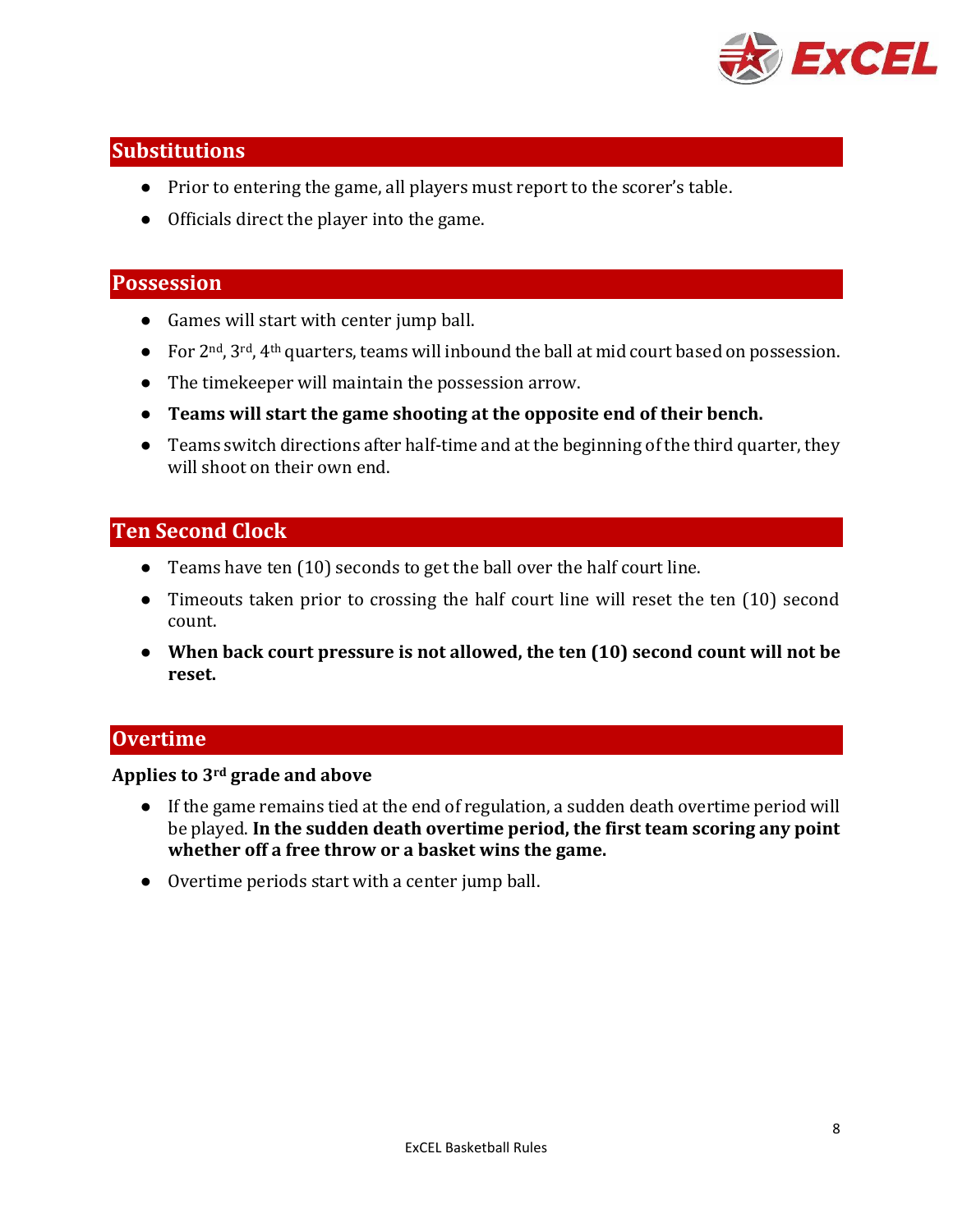

# **Forfeits**

- A team must have a minimum of 4 players and 1 coach in order to start the game.
- If a team is unable to fill a team (4 players and 1 coach) within 10 minutes of the scheduled game time the game will be forfeited.
- Forfeited games will not be rescheduled. A scrimmage between the teams may be possible during the practice time of the team that forfeited if agreed upon by the opponent. The scrimmage may not have an official and the result / score will not count toward league standings.
- After a forfeit is declared, the teams can also elect to scrimmage that day. This scrimmage must end 5 minutes before the start of the next game or at the scheduled end time. Again, the scrimmage may not have an official and the result / score will not count toward league standings.
- The forfeited game will be recorded as 10 to 0.
- Please refer to the Forfeiting Procedure under ExCEL Basketball Procedures.

# **Fouls**

- Individual fouls: a player must leave the game after being charged five (5) personal fouls. This applies to all divisions.
- Team fouls: every foul counts as a team foul, including offensive and technical fouls. On the seventh  $(7<sup>th</sup>)$  foul, the team will be in the bonus  $(1 \text{ and } 1)$  situation. On the tenth  $(10<sup>th</sup>)$  foul, the team will be in the double bonus (2 shots). An offensive foul results in turning the ball over to the other team (no foul shots).

# **Foul Shots:**

● **A player occupying a marked lane space may enter the lane on the release of the ball by the free throw shooter. All other players may enter the lane when the ball hits the rim.** 

# **Technical Fouls:**

- A technical foul will result in two (2) free throws and loss of possession. **Two (2) technical fouls against a player or coach will result in ejection from the game.**  The player or coach must immediately leave the playing area. Any ejection also carries an automatic one (1) game suspension. The suspension will be served in the next scheduled game (regular season, tournament or playoff)
- Technical fouls assessed for inappropriate behavior by the fans or bench will be assessed to the team's bench. Officials will fill out an ejection form on the same day.
- Ejection of a coach requires suspension until review by the ExCEL and head of officials.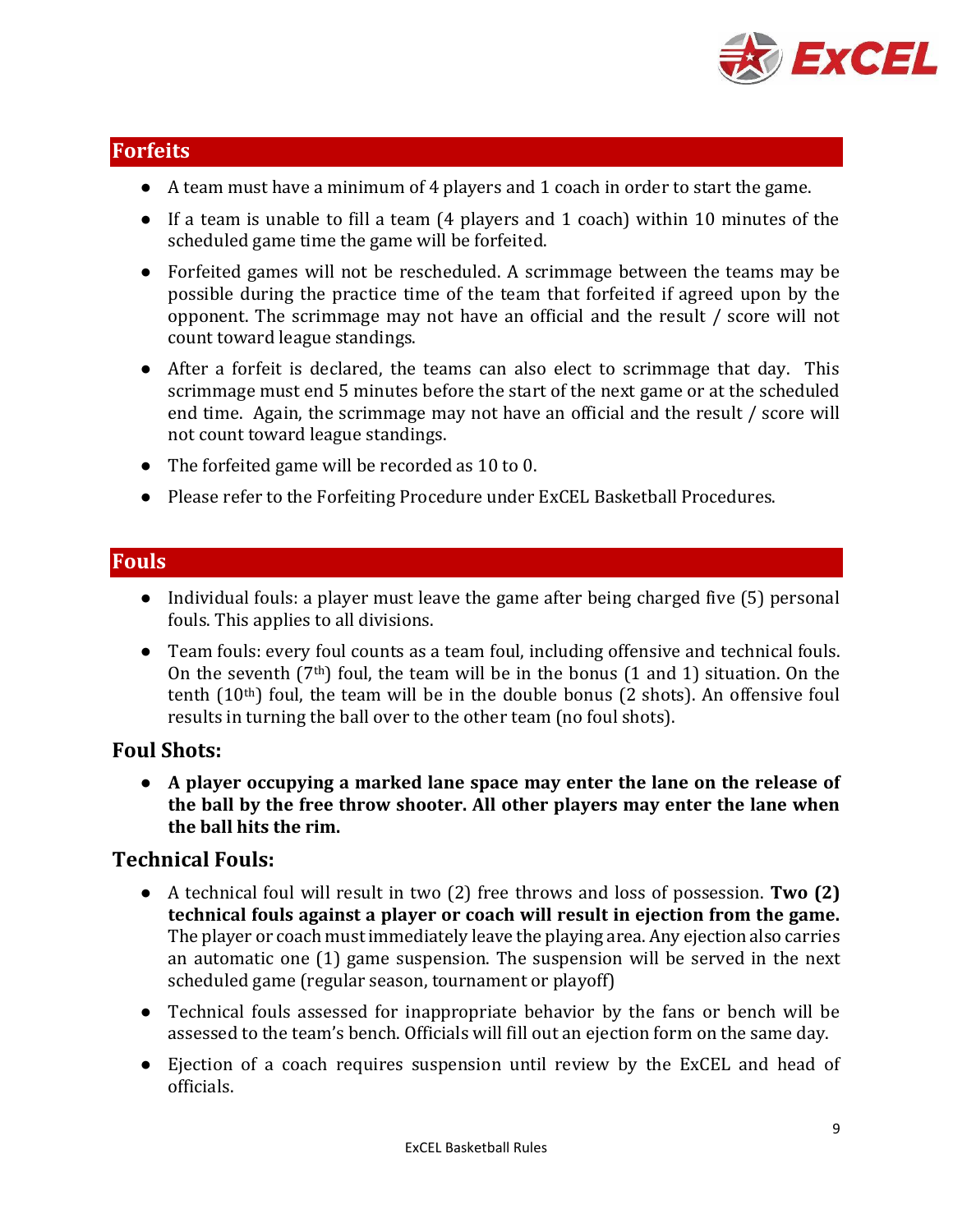

# **Disciplinary Action**

Disciplinary action may be taken against a coach, parent and/or player for violation of the rules or code of conduct. Depending on the severity of the infractions, a recommendation may be made to suspend the individual for the remainder of the season or ban them from all ExCEL sponsored events. The decision will be made by the ExCEL Director.

# **Illegal Players:**

- Playing an illegal player could result in suspension of players and/or coaches for the season.
- Periodic roster checks will be made by the officials and or if requested by opposing coach.
- Fighting will not be tolerated.
- Players or coaches, who fight, start or attempt to instigate a fight, will be expelled from further league play.
- There are no refunds to anyone expelled from the league.

# **Playing Time:**

Violation of playing time rules is not tolerated. League coordinators will investigate all suspected playing time violations. If it is determined that a coach violated the playing time requirements, then the coach will be counseled on the rules and given a warning. Any further violation will result in an automatic one (1) game suspension. A coach, who continues to violate the playing time rules, will be brought to the attention of the ExCEL Director for disciplinary action. Disciplinary action result in additional suspension or immediate replacement of the coach.

# **Code of Conduct:**

- Infractions/violations could result in leaving the game immediately and/or suspension from ExCEL.
- Officials will enforce before, during and after game times.
- ExCEL employees will report any infraction and take necessary action at the time.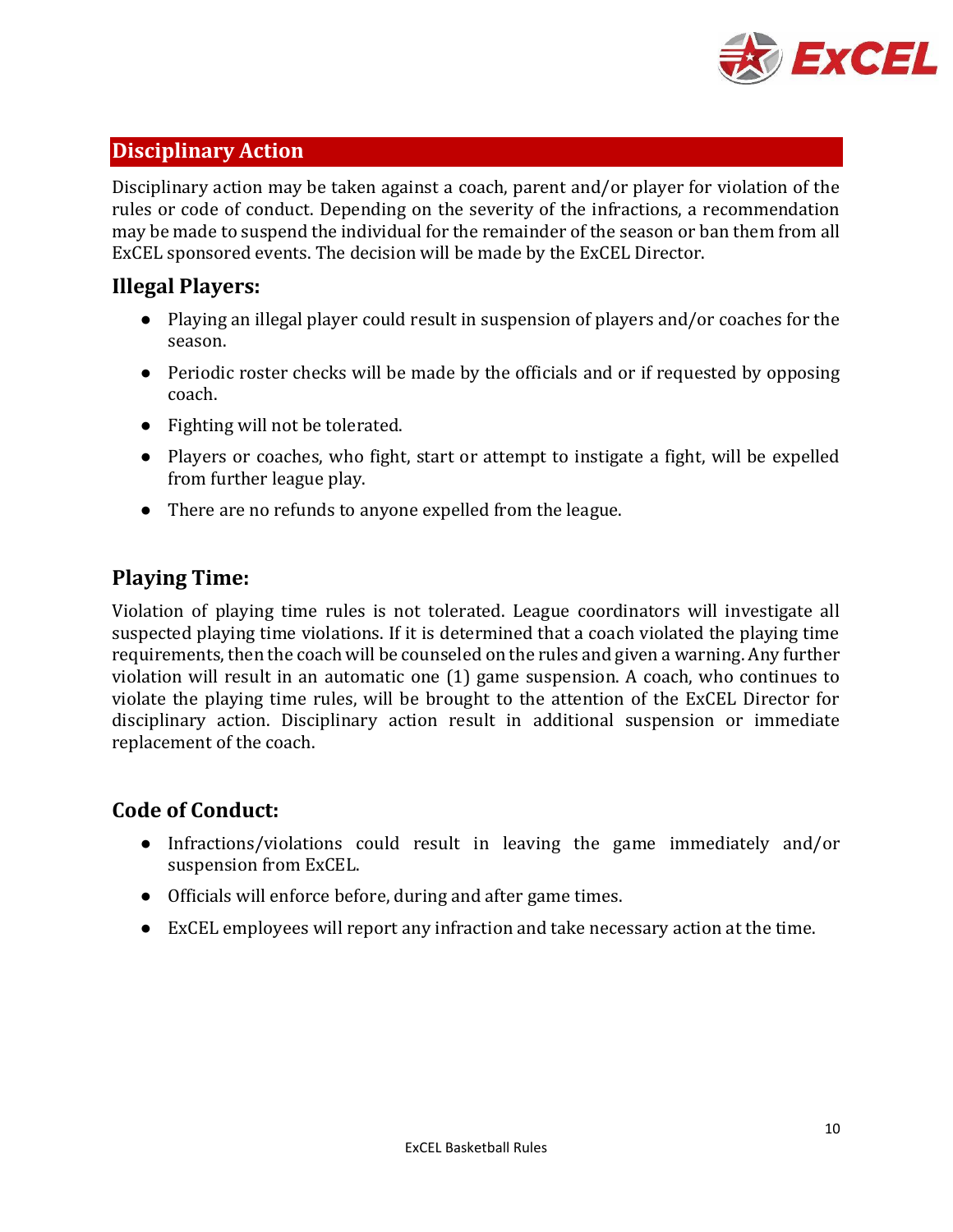

### **Protest**

The ExCEL Administration will only hear protests for ineligible players and mandatory playing time violations. Coaches may not protest a referee's judgement call. During the regular season, all protests must be submitted to the Director in writing within 48 hours of the game in question. **A protest will not be allowed if the protesting coach did not inform the referee and opposing coach of the infraction in time for it to be resolved during the game.** During playoffs and tournament, the time between games does not allow for the normal protest process. The Director in conjunction with the Head Official or other basketball representative will have the authority to rule on the protest.

# **ExCEL Basketball Procedures**

#### **Forfeiting Procedure:**

- If a team knows they have to forfeit an ExCEL Basketball Game more than 4 days in advance:
	- o Find a team within the same division to play the game.
	- o Notify the opposing coach that you are forfeiting the game and that there will be a team from the same division playing instead.
	- $\circ$  If a team cannot be found, then contact the opposing coach and contact the league coordinator or Director at least 24 hours before game time.
- If for some reason a team must forfeit a game at the last minute (within 24 hours of game time):
	- o Contact opposing coach.
	- $\circ$  Send an email to the ExCEL and/or Contact the ExCEL Customer Service desk.
		- [excel@terrellisd.org](mailto:excel@terrellisd.org) / 972-551-5716
- Note: The game score will be recorder as 10-0 for all forfeited games. All coaches can contact the ExCEL for a list of teams, coach's names, and emails that are in your division.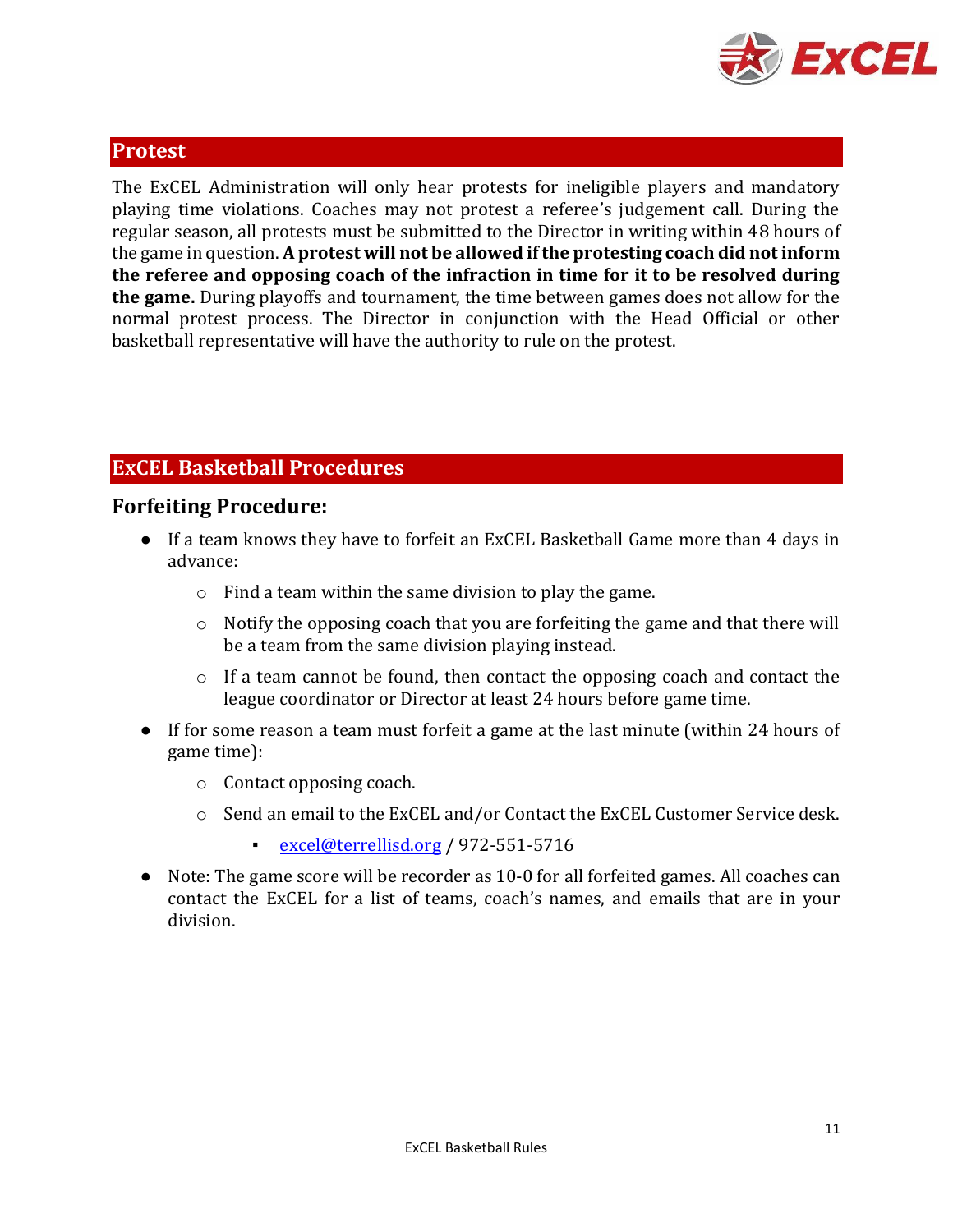

# **Game Swap Procedure**

- Schedule conflicts should be limited to those situations where a team is unable to fill the minimum number of players (4) and would otherwise be forced to forfeit. In all other cases the games should be played as published.
- Please follow these guidelines for resolving scheduling conflicts.
	- o Step 1: Determine any scheduling conflict well in advance.
	- o Forfeited games will not be rescheduled.
	- $\circ$  If a team is unable to field at least 4 players at game time, then they must forfeit the game. Please refer to the **Forfeiting Procedure** to forfeit your game.
	- o Step 2: Coordinate an opponent or game time swap with another team from within your division
	- o **All swaps (opponent and time) require notification to and approval from ExCEL.**
	- o Coaches should contact, via e-mail or phone, the other teams in their divisions. Please coordinate these swaps on your own. Opponent swaps also require the agreement of the two coaches switching games.
	- o Game time swaps require that all four coaches agree with the change and are more difficult to accomplish than one team swapping with another.
	- o *Note: swapping opponents may result in playing a team more than once or not playing a team at all.*
	- $\circ$  In an event that you are unable to arrange a swap and will be forfeiting the game, e-mail the coach you are playing and he/she may attempt to arrange an alternative opponent for the game, in order to avoid both teams losing a game. It will still be counted as a forfeit, but one team gets to play an extra game and the other team gets to play and not just win by forfeit.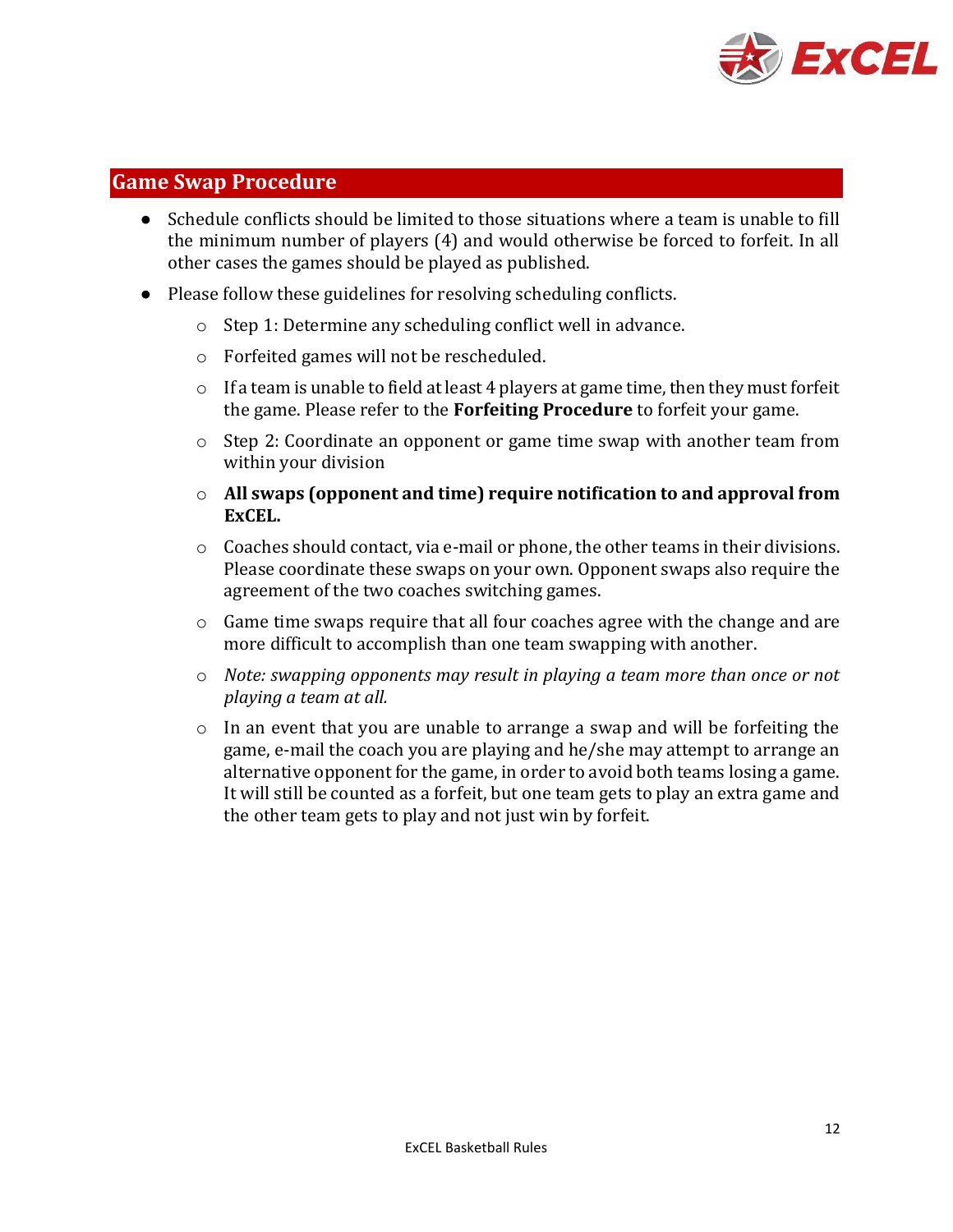

# **Pre-K & Kindergarten Division Specific Rules:**

#### **Basket Height:**

● Eight Feet (6ft)

# **Ball Size:**

 $\bullet$  Junior Ball  $(27.5'')$ 

# **Mandatory Playing Time Requirements:**

- Teams with ten (10) or less players: Each player must play at least one (1) full quarter from start to finish in each half.
- This rule may be waived under the following circumstances:
	- o If a player arrives after the start of the game but before the start of the second half, the coach must play the player one (1) full quarter from start to finish in the second half and is not obligated to play the player in the first half.
	- o If a player arrives after the start of the second half, the coach is not obligated to play the player.
	- $\circ$  A player can be substituted anytime during the game if a player is ill or injured.

#### **Ball Handling Violations:**

● Ball handling violations called progressively throughout the season.

#### **Defensive Pressure:**

- No defensive pressure in the backcourt.
- Once ball control has been established on a rebound, the defensive team must retreat to the opposite end of the court.
- **The team on offense must make a timely (10 seconds) attempt to advance the ball across half court (white line / volleyball center line) or the referee will call a 10-second violation and award the ball to the other team.**
- **Initial defensive pressure is not allowed until the ball passes the white line just above the top of the key (this is the 10ft. line for volleyball)**
- After initial penetration, defensive pressure is allowed to continue until change of possession.
- Defensive pressure violations will result in the ball being given back to the offensive team.
- Over & Back Violations are progressively enforced.

#### **Zone Defense:**

● Not Permitted.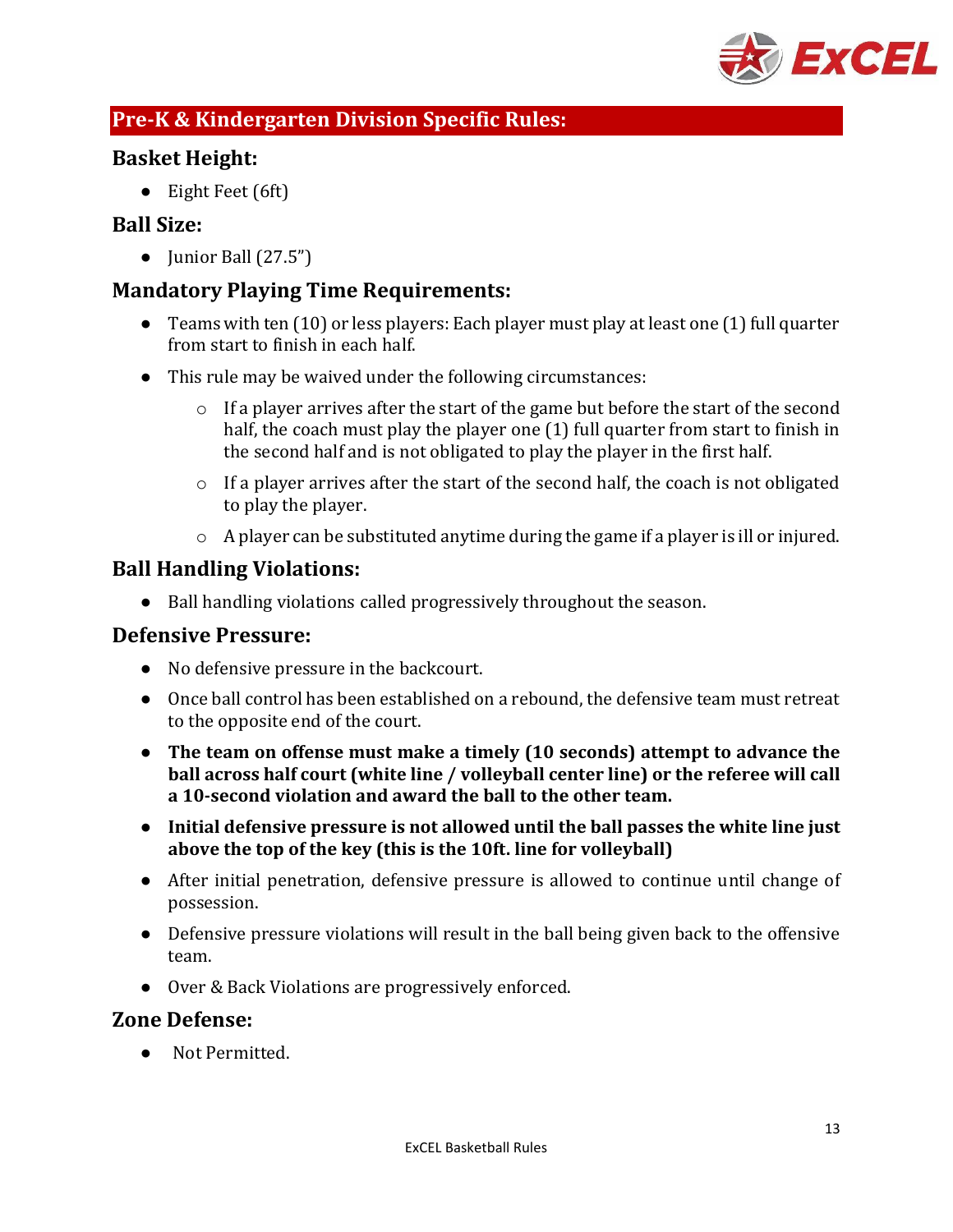

# **Pre-K & Kindergarten Division Specific Rules (continued):**

#### **Foul Shots:**

● No Foul Shots are taken. Ruled as a turnover and other team takes ball out of bounds at nearest location of the foul.

#### **Three-Second Lane Violations:**

● Violations are not called.

# **Technical Fouls:**

● Not called on players. They may be called on the coaches.

#### **Games:**

• No overtime games.

# **Important Note Regarding Violations & Fouls in Pre-K & Kindergarten Division**

- **Violations**: ExCEL encourages and instructs Referees & Coaches in this division to utilize the occurrence of violations as teaching moments during the first half of the season. There will be some leniency and personal discretion in calling violations as the goal is to ensure players are learning the game and correcting these common or unknown mistakes. We aim to tighten up on violation calls as the season continues and the players develop.
- **Fouls**: ExCEL encourages and instructs Referees to consistently call fouls throughout the season in order to ensure player safety.
- Coaches & Referees should have a pre-game discussion before every game to make sure there is common understanding and expectations for that game and to avoid potential discrepancies & frustrations.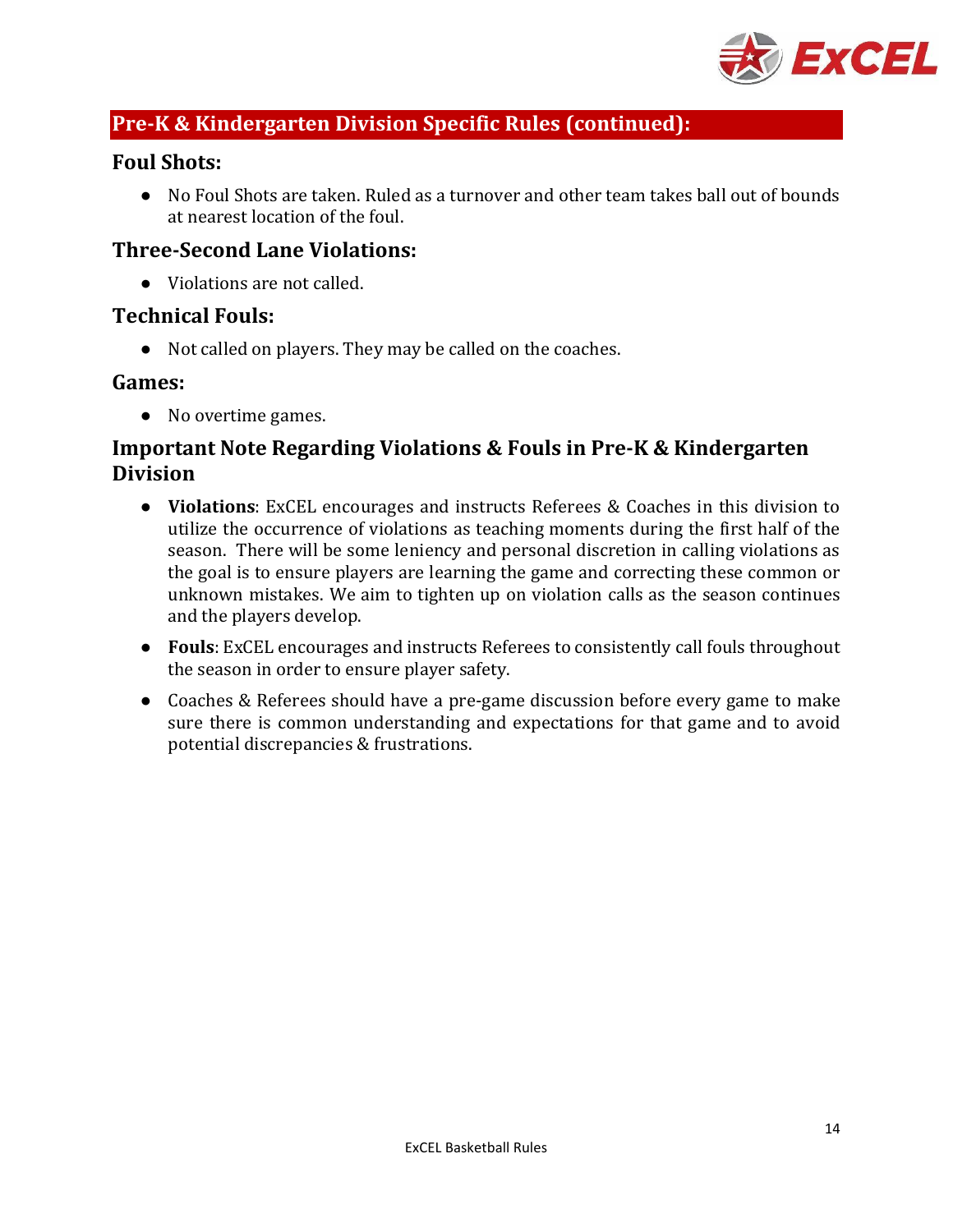

# **1st & 2nd Grade Division Specific Rules:**

# **Basket Height:**

● Eight Feet (8ft)

#### **Ball Size:**

• Intermediate Ball (28.5")

# **Mandatory Playing Time Requirements:**

- Teams with ten (10) or less players: Each player must play at least one (1) full quarter from start to finish in each half.
- This rule may be waived under the following circumstances:
	- $\circ$  If a player arrives after the start of the game but before the start of the second half, the coach must play the player one (1) full quarter from start to finish in the second half and is not obligated to play the player in the first half.
	- $\circ$  If a player arrives after the start of the second half, the coach is not obligated to play the player.
	- o A player can be substituted anytime during the game if a player is ill or injured.

# **Ball Handling Violations:**

● All ball handling violations called inside 3pt circle on offensive end.

#### **Defensive Pressure:**

- No defensive pressure in the backcourt.
- Once ball control has been established on a rebound, the defensive team must retreat to the opposite end of the court.
- **The team on offense must make a timely (10 seconds) attempt to advance the ball across half court (white line / volleyball center line) or the referee will call a 10-second violation and award the ball to the other team.**
- **Initial defensive pressure is not allowed until the ball passes the white line just above the top of the key (this is the 10ft. line for volleyball)**
- After initial penetration, defensive pressure is allowed to continue until change of possession.
- Defensive pressure violations will result in the ball being given back to the offensive team.
- Over & Back Violations are enforced.

#### **Zone Defense:**

● Not Permitted.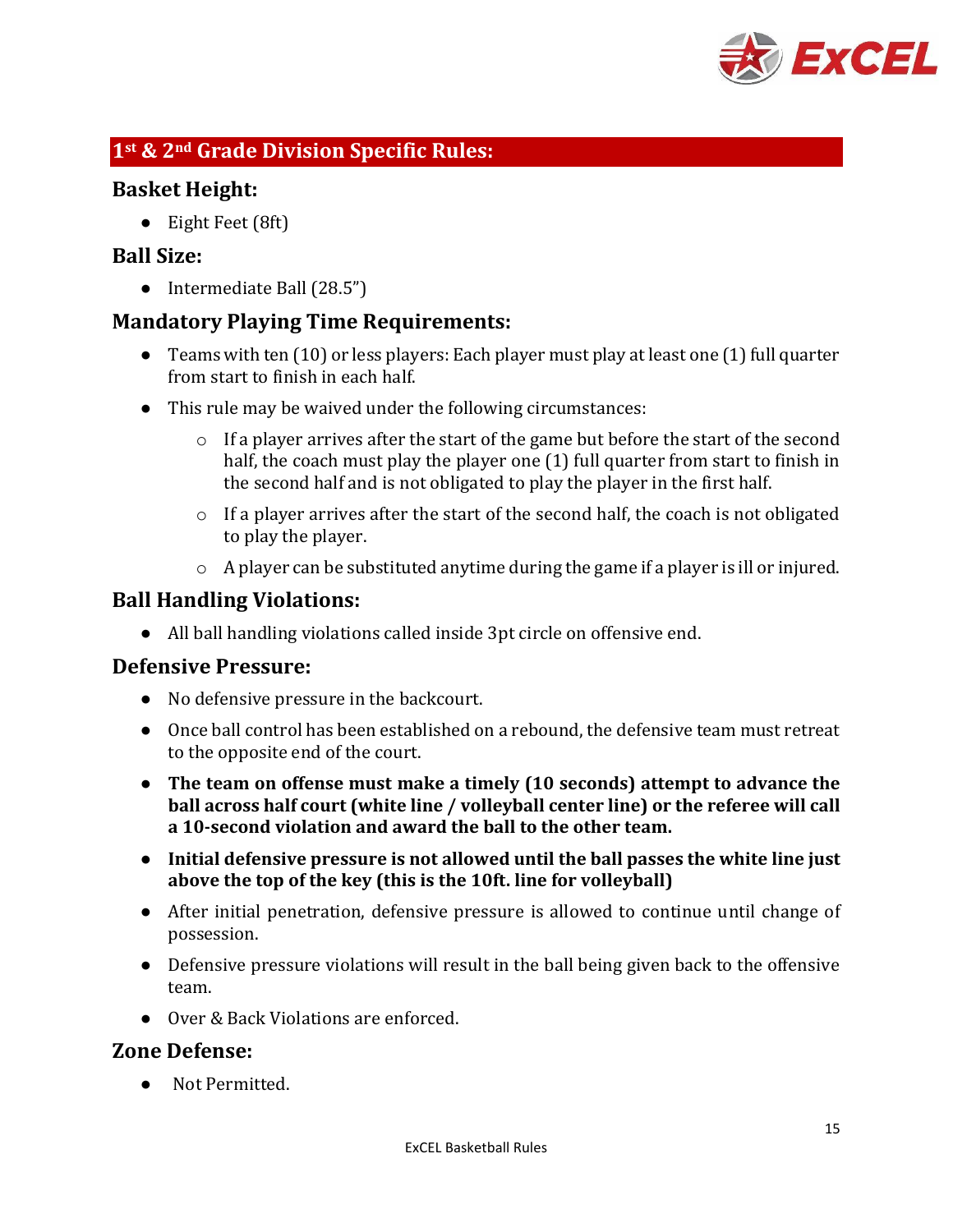

# **1st & 2nd Grade Division Specific Rules (continued):**

#### **Foul Shots:**

● No Foul Shots are taken. Ruled as a turnover and other team takes ball out of bounds at nearest location of the foul.

#### **Three-Second Lane Violations:**

● Violations are not called.

#### **Technical Fouls:**

● Not called on players. They may be called on the coaches.

#### **Games:**

• No overtime games.

#### **Important Note Regarding Violations & Fouls in 1st & 2nd Grade Division**

- **Violations**: ExCEL encourages and instructs Referees & Coaches in this division to utilize the occurrence of violations as teaching moments during the first half of the season. There will be some leniency and personal discretion in calling violations as the goal is to ensure players are learning the game and correcting these common or unknown mistakes. We aim to tighten up on violation calls as the season continues and the players develop.
- **Fouls**: ExCEL encourages and instructs Referees to consistently call fouls throughout the season in order to ensure player safety.
- Coaches & Referees should have a pre-game discussion before every game to make sure there is common understanding and expectations for that game and to avoid potential discrepancies & frustrations.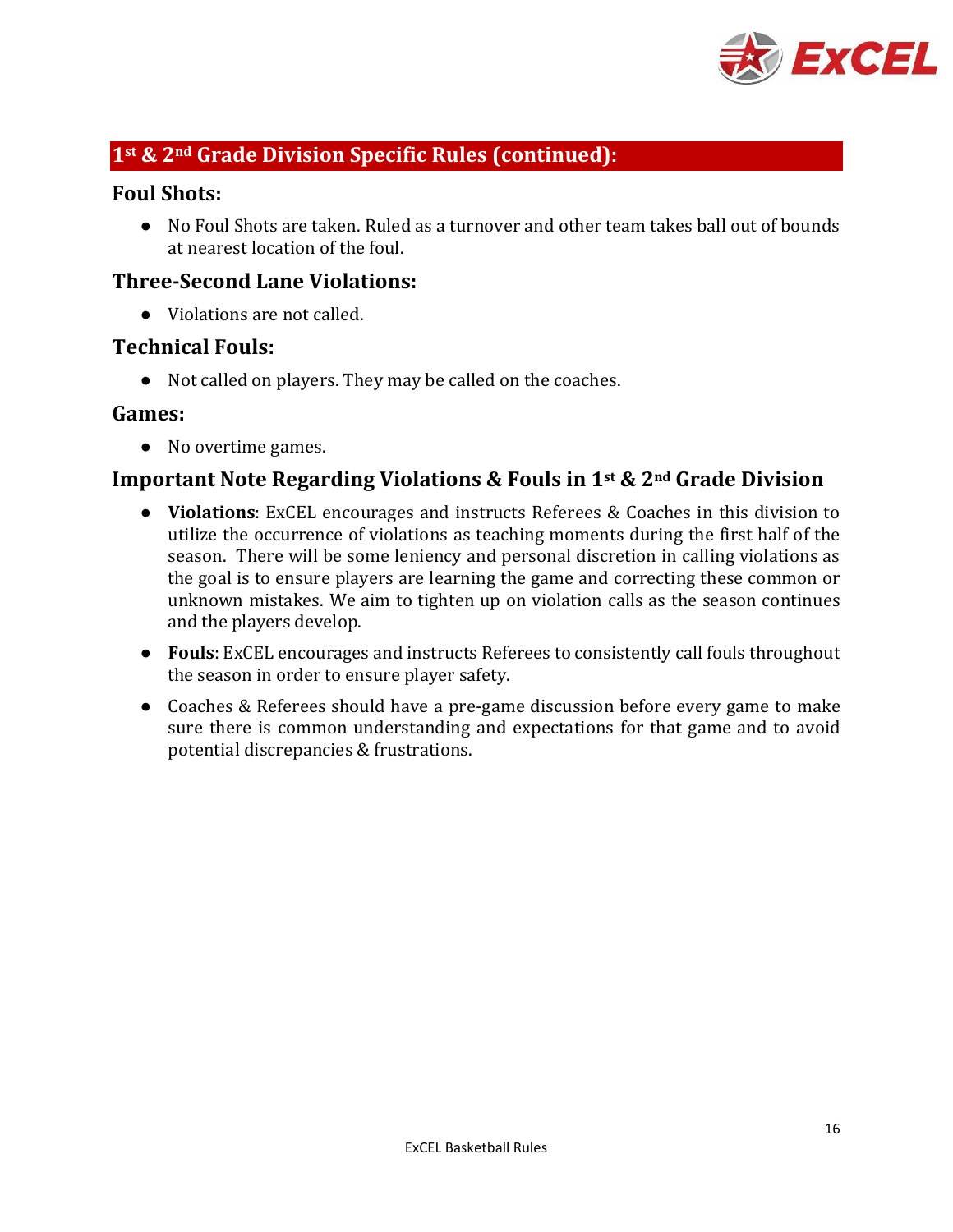

# **3rd & 4th Grade Division Specific Rules**

### **Basket Height:**

- Ten Feet (10ft)
	- $\circ$  Girls Divisions may be played @ Eight Feet (8ft)

#### **Ball Size:**

● Intermediate Ball (28.5").

#### **Mandatory Playing Requirements:**

- These rules may be waived and up to the Coach's discretion under the following circumstances:
	- $\circ$  Chronic or repeated lateness or absenteeism of a player at games or practices may result in loss of playing time.
	- $\circ$  Coaches may enforce their own playing rules based on participation at practice and for other disciplinary reasons. These playing rules are to be submitted to the league for approval and distributed to each member of the team and enforced equally.
	- o A player can be substituted anytime during the game if a player is ill or injured.

#### **Defensive Pressure:**

- 3<sup>rd</sup> & 4<sup>th</sup> Grade Division:
	- o Full court defensive pressure is permitted only in the **second half** of the game.
	- o **No** back court pressure when up by **10 points**.
- Defensive pressure violations will result in the ball being given back to the offensive team.
- The third defensive pressure violation results in a technical foul. Two (2) free throws and possession.
- Ball handling errors will be called anywhere on the court.

#### **Zone Defense:**

● Not Permitted.

#### **Foul Shots**

● Foul shots are taken from the regulation free throw line.

#### **Three-Second Lane Violations:**

● Three-second lane violations are enforced.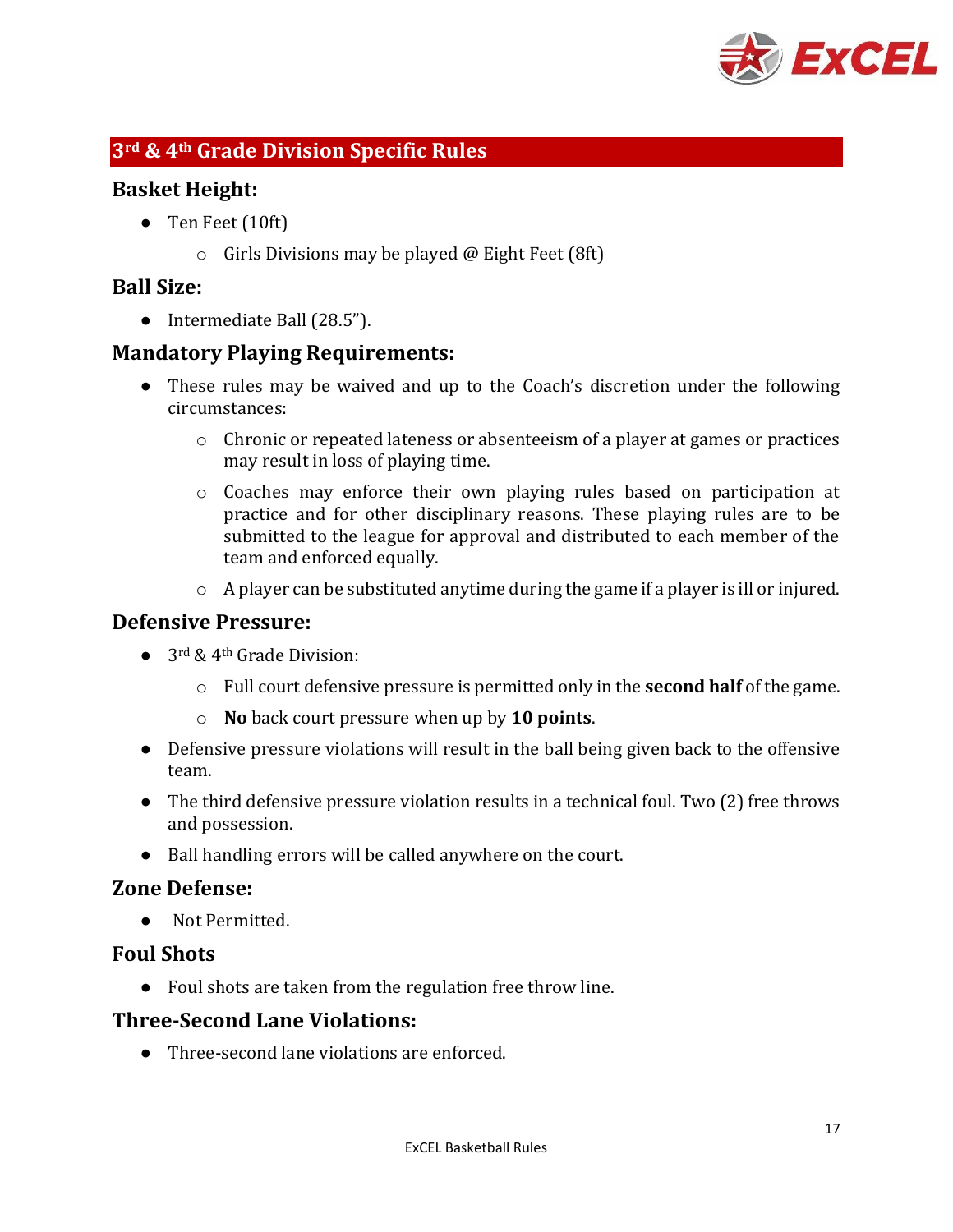

# **5th and 6th Grade Division Specific Rules**

Regular Basketball Rules apply unless specified below.

#### **Ball Size:**

- $\bullet$  5<sup>th</sup>/6<sup>th</sup> Grade Girls Intermediate Ball (28.5")
- $\bullet$  5<sup>th</sup>/6<sup>th</sup> Grade Boys Official Regulation Ball (29.5")

# **Mandatory Playing Time Requirements:**

- These rules may be waived and up to the Coach's discretion under the following circumstances:
	- o Chronic or repeated lateness or absenteeism of a player at games or practices may result in loss of playing time.
	- o Coaches may enforce their own playing rules based on participation at practice and for other disciplinary reasons. These playing rules are to be submitted to the league for approval and distributed to each member of the team and enforced equally.
	- $\circ$  A player can be substituted anytime during the game if a player is ill or injured.

#### **Defensive Pressure:**

- $\bullet$  5<sup>th</sup> & 6<sup>th</sup> Grade Division:
	- o Full court pressure is permitted for the **entire game**.
	- o **No** back court pressure when up by **10 points**.
- Defensive pressure violations will result in the ball being given back to the offensive team.
- The third defensive pressure violation results in a team technical foul, two (2) free throws.

#### **Zone Defense:**

● Not Permitted.

#### **Foul Shots**

● Foul shots are taken from the regulation free throw line.

#### **Three-Second Lane Violations:**

● Three-second lane violations are enforced.